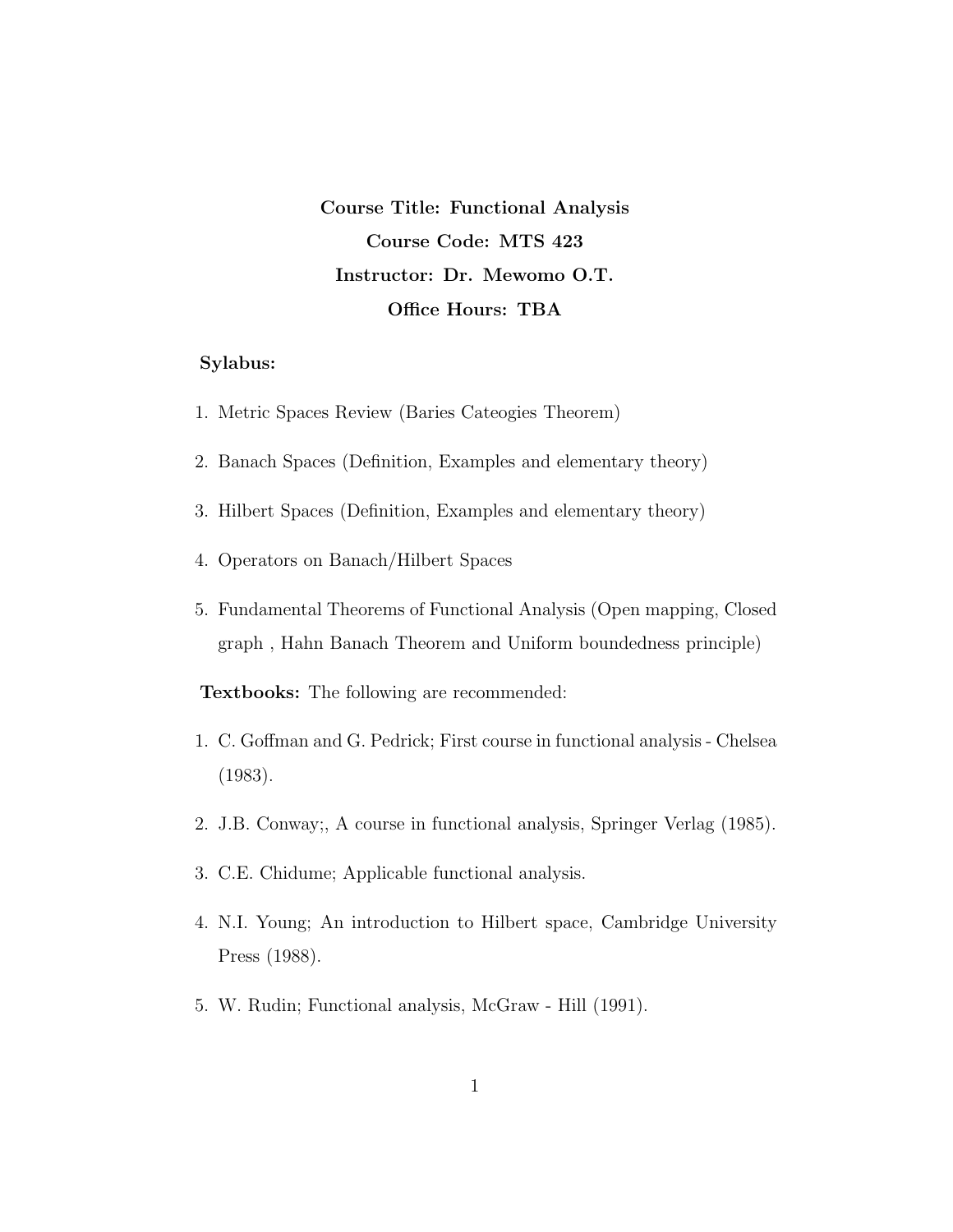#### Grading:

The grading will be based on weekly homework assignment (10 percent), an in class - mid term test (20 percent) and a final examination (70 percent).

### Brief Introduction:

Functional analysis deals with objects which have both an algebraic structure (such as vector space or an algebra) and an analytic structure (such as norm or topology) and for which the algebraic and analytic structure are connected in some way. For example, Banach space, in which the algebraic structure comes from the vector space and the analytic structure comes from the norm. Another interesting example is the Banach algebra, in which the algebraic structure comes from the algebra and the analytic structure comes from the algebra norm.

In this course, we shall learn two of the important spaces in functional analysis (Banach and Hilbert spaces) with examples. We shall also discuss some general theory and operators defined on them. The four fundamental theorems in functional analysis (Open mapping, closed graph, Hahn Banach theorems and uniform boundedness principle) will be introduced and studied at elementary level.

# 1 Metric Spaces Review (Baries Cateogies Theorem)

We briefly review the definition and some basic concepts on Metric spaces. For detail, see MTS 362 lecture note.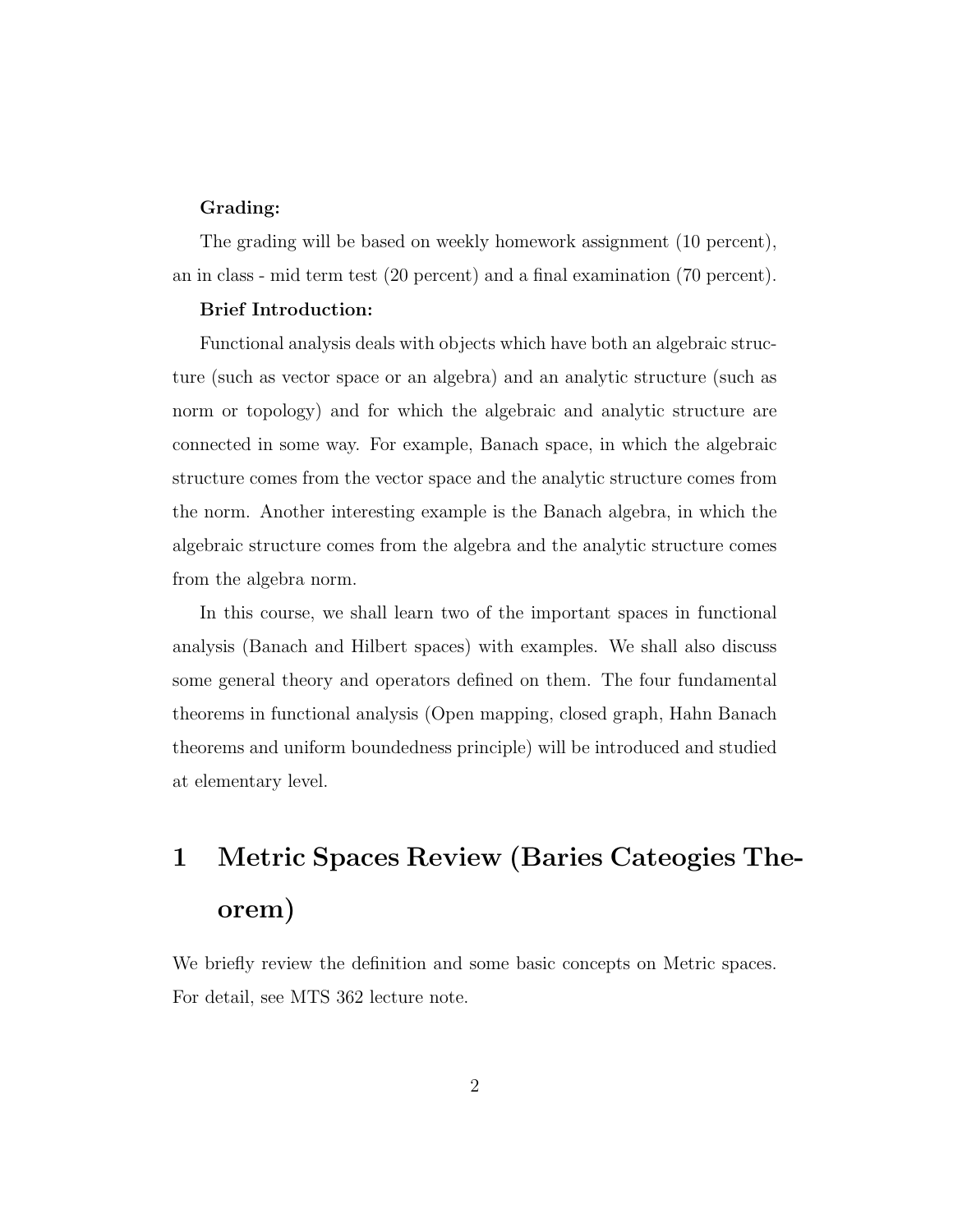**Definition 1.1** Let  $X$  be any non-empty set, a metric on  $X$  is a mapping  $d: X \times X \rightarrow \mathbb{R}$  which satisfies the following consitions: (i)  $d(x, y) \geq 0$ (ii)  $d(x, y) = 0$  if and only if  $x = y$ (iii)  $d(x, y) = d(y, x)$  (symmetric property) (iv)  $d(x, y) \leq d(x, z) + d(z, y)$  (triangle inequality) for every  $x, y, z \in X$ . The pair  $(X, d)$  is called a metric space.

**Remark:** If d satisfies (i), (iii) and (iv), then we shall call  $(X, d)$  a semimetric space or pseudo metric space.

**Definition 1.2** The product of two metric spaces  $(X_1, d_1)$  and  $(X_2, d_2)$  is the space

$$
X_1 \times X_2 = \{(x_1, x_2) : x_1 \in X_1, x_2 \in X_2\}
$$

with the metric

$$
d((a_1, a_2), (b_1, b_2)) = max{d_1(a_1, b_1), d_2(a_2, b_2)}.
$$

Two alternative metrics on  $X_1 \times X_2$  are the "taxi-cab metric"

$$
d'((a_1, a_2), (b_1, b_2)) = d_1(a_1, b_1) + d_2(a_2, b_2)
$$

and

$$
d''((a_1, a_2), (b_1, b_2)) = \sqrt{d_1(a_1b_1)^2 + d_2(a_2, b_2)^2}
$$

#### Assignment 1

1. Show that  $d, d', d''$  are metric on  $X_1 \times X_2$  and that for  $(a, b) \in X_1 \times X_2$ ,

$$
d(a, b) \le d''(a, b) \le d'(a, b) \le 2d(a, b).
$$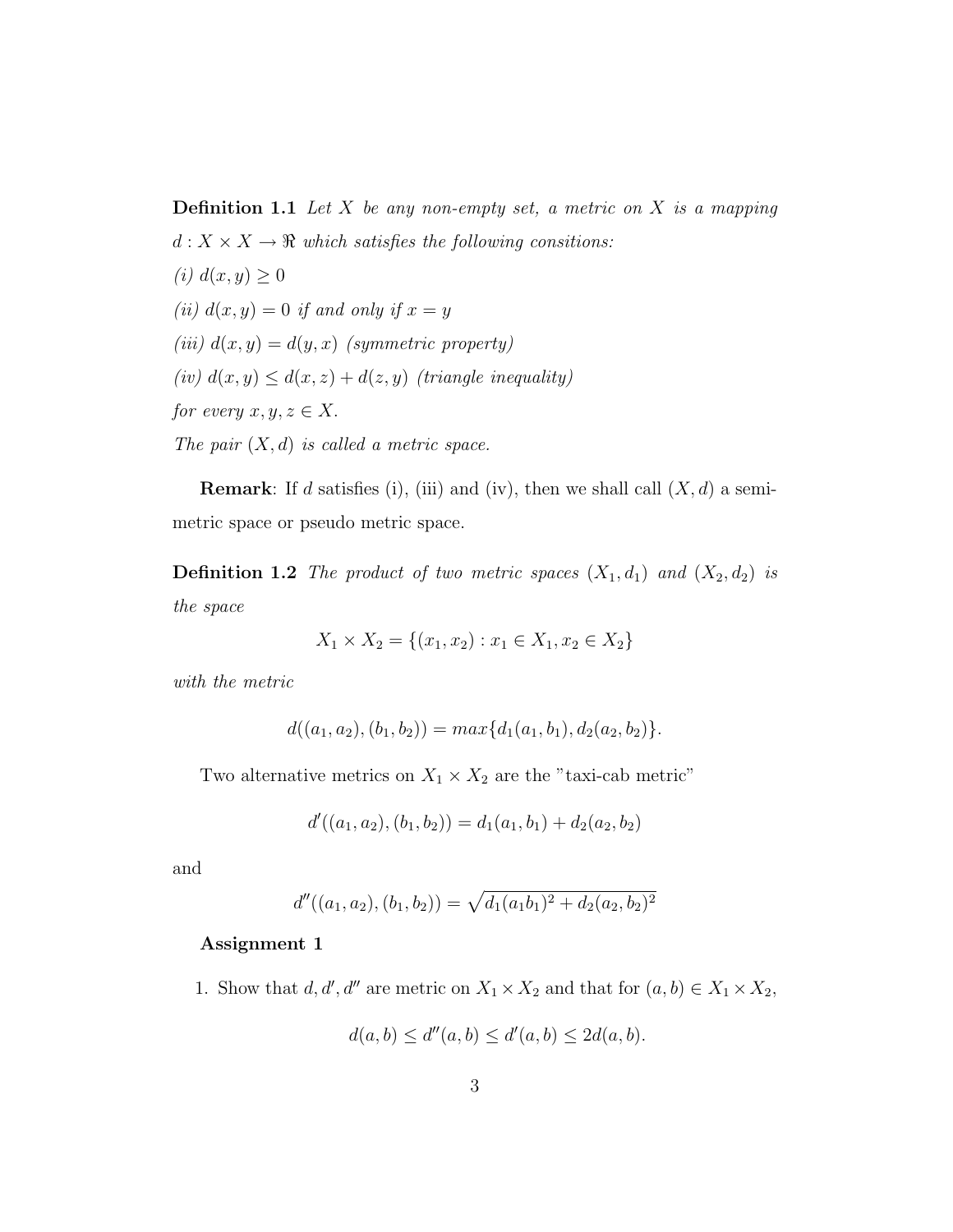2. Let  $(X, d)$  be a metric space. Show thar  $d_1$  defined by

$$
d_1(x, y) = \frac{d(x, y)}{1 + d(x, y)}
$$

is also a metric on X.

3. Show that if  $K_1 \subset X_1$  and  $K_2 \subset X_2$  are compact subsets of metric spaces  $X_1, X_2$ , then  $K_1 \times K_2$  is a compact subset of the metric space  $X_1 \times X_2$ .

**Definition 1.3** A subset A of a metric  $(X,d)$  is said to be nowhere dense in X if its closure  $\overline{A}$  in X does not contain a non-empty subset of X.

**Definition 1.4** A subset A of a metric  $(X, d)$  is said to be of first category in  $X$  if  $A$  can be expressed as the union of a finite/countable family of nowhere dense sets. Otherewise A is of the second category.

Theorem 1.5 (Bairies Category Theorem) A non-empty complete metric space is of the second category.

**Proof** To be provided in class.

# 2 Banach Spaces (Definition, Examples and elementary theory)

In this section, the knowledge of vector space and some basic results on vector space is needed. This was covered in MTS212. For detail, see your MTS212 lecture note.

We begin with the definition of normed linear space, with examples.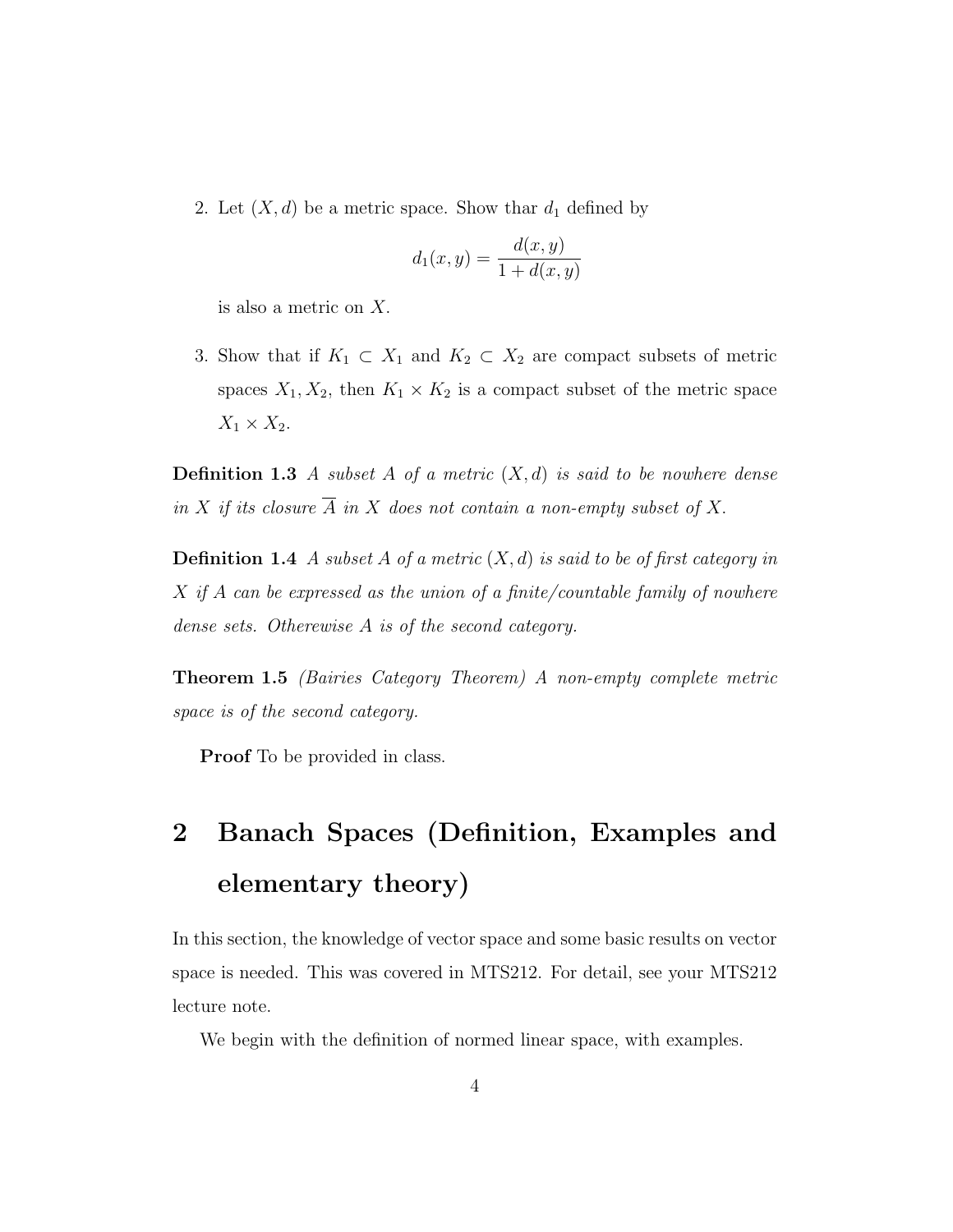**Definition 2.1** Let X be a vector space over a field F, where  $\mathcal{F} = \Re$  or  $\mathbb{C}$ . A norm on X is a real valued function  $\Vert . \Vert, \quad \Vert . \Vert : X \rightarrow \mathbb{R}$  such that the following conditions are satisfied:

- (*i*)  $||x|| \ge 0$
- (ii)  $||x|| = 0$  if and only if  $x = 0$
- (iii)  $\|\alpha x\| = |\alpha| \|x\|$  for all  $\alpha \in \mathcal{F}, x \in X$
- (iv)  $||x + y|| \le ||x|| + ||y||$  for every  $x, y \in X$ .

A vector space X with a norm  $\|.\|$  on it, that is, the pair  $(X, \|x\|)$  is called a normed linear space (or normed space).

#### Remark:

When  $\mathcal{F} = \Re$ , we have a real normed linear space and when  $\mathcal{F} = \mathbb{C}$ , we have a complex normed linear space. Throughout this note, except when stated otherwise, we shall assume that the base field is  $\mathbb C$  which is more useful case, but we need to note that the real theory is the same except where otherwise noted.

**Proposition 2.2** Let  $(X, \|x\|)$  be a normed linear space. Then

$$
d(x, y) = ||x - y|| \quad (x, y \in X)
$$

defines a metric on X.

Proof To be provided in class.

#### Remark:

The metric d defined above is called the "associated metric". It will simply be assumed that if we are working in a normed linear space terms such as convergent sequence, open set, closed set, continuous function, are to be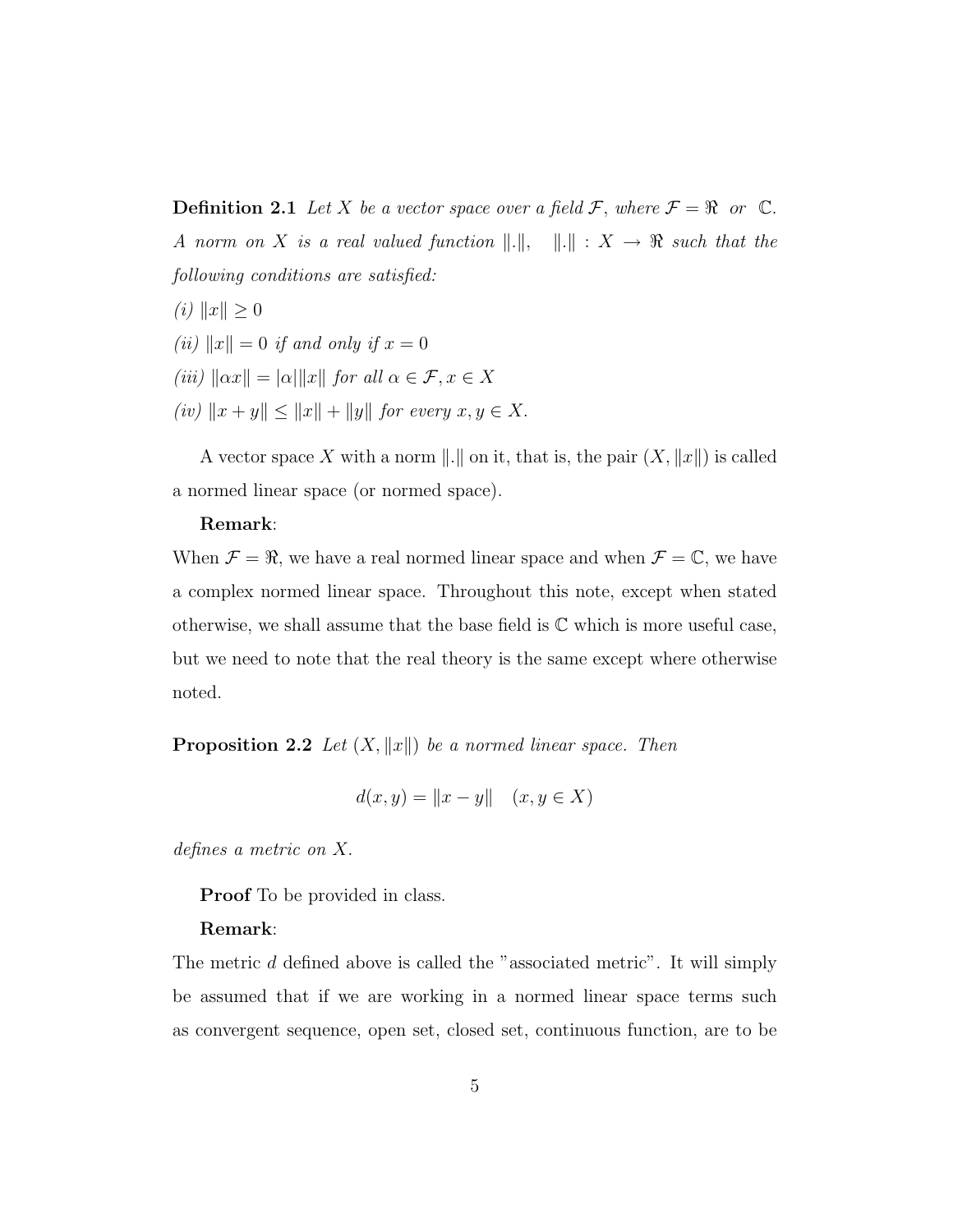understood in the sense of this metric. For example, a sequence  $(x_n)$  converge to  $x \in X$  if and only if  $||x_n - x|| \to 0$  and a function  $f : X \to \mathbb{C}$  is continuous if and only if for every  $x \in X$  and  $\epsilon > 0$ , there exists a  $\delta > 0$  such that whenever  $||x - y|| < \delta$ , we have  $||f(x) - f(y)|| < \epsilon$ .

- **Example 2.3** 1. The scalar fields  $\Re$  and  $\mathbb C$  are normed linear spaces with absolute value defined as norm on them.
	- 2. Let  $X = \mathbb{R}^2$ . For arbitrary  $\overline{x} = (x_1, x_2) \in X$ , define  $\|.\|_2 : \mathbb{R}^2 \to \mathbb{R}^+$  by

$$
\|\overline{x}\|_2 = (x_1^2 + x_2^2)^{\frac{1}{2}}.
$$

Then  $\Vert . \Vert_2$  is a norm on  $\Re^2$ .

3. For  $n \in \mathbb{N}$ , the space  $\mathbb{C}^n$  with the norm

$$
||(x_1, x_2, ..., x_n)||_2 = (\sum_{i=1}^n |x_i|^2)^{\frac{1}{2}}
$$

is a normed linear space.

4. For  $n \in \mathbb{N}$  and  $1 \leq p < \infty$ , the space  $\mathbb{C}^n$  with the norm

$$
||(x_1, x_2, ..., x_n)||_p = \left(\sum_{i=1}^n |x_i|^p\right)^{\frac{1}{p}}
$$

are normed linear spaces.

5. For  $n \in \mathbb{N}$ , the space  $\mathbb{C}^n$  with the norm

$$
||(x_1, x_2, ..., x_n)||_{\infty} = max_{1 \le i \le n} |x_i|
$$

is a normed linear space. It can be shown that  $\|\overline{x}\|_p \to \|\overline{x}\|_{\infty}$  as  $p \to \infty$ for all  $\overline{x} \in \mathbb{C}^n$ .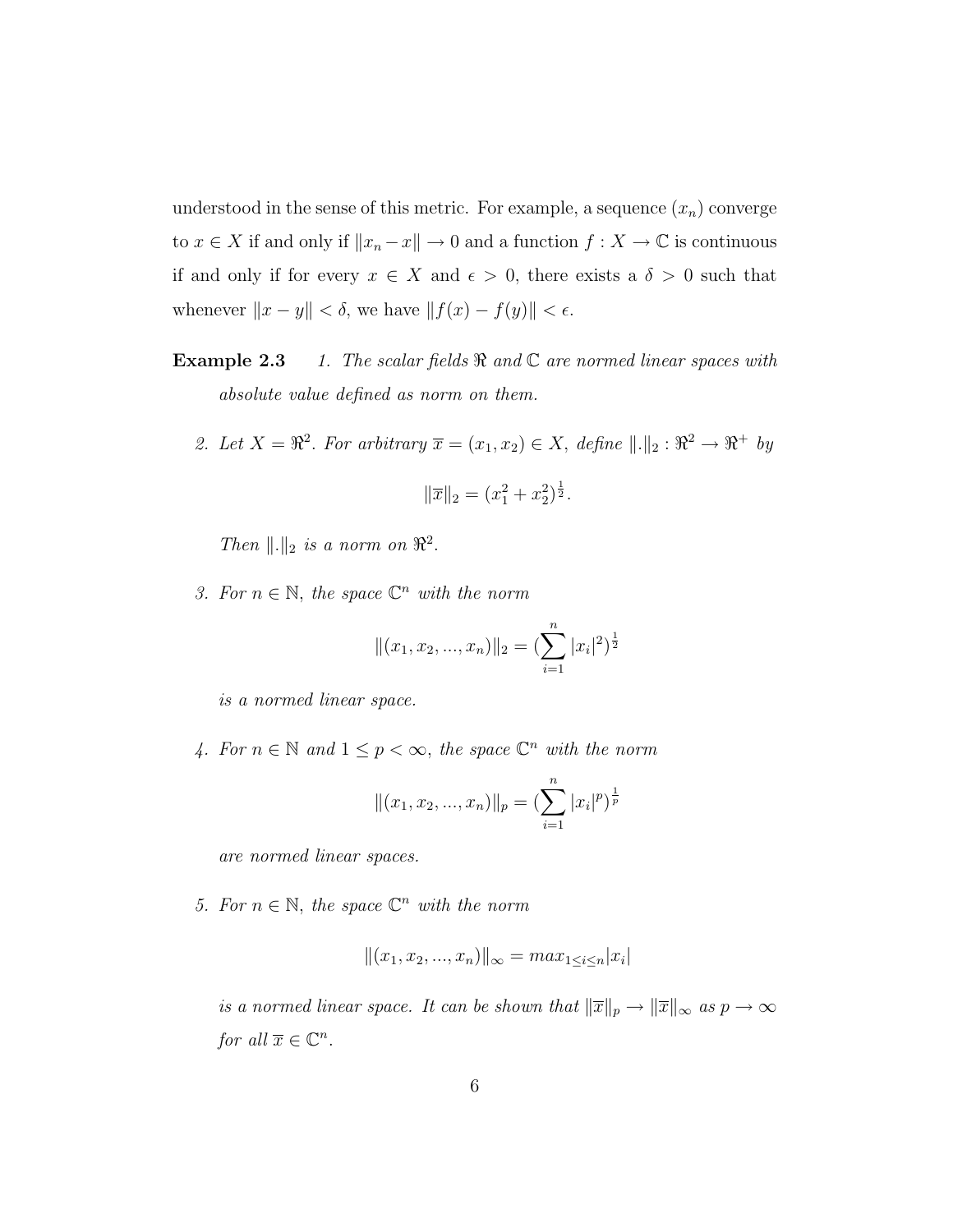6. For  $1 \leq p < \infty$ , the spaces  $l^p$  defined by

$$
l^{p} = \{ \overline{x} = (x_1, x_2, \ldots), x_i \in \mathcal{F} = \Re \text{ or } \mathbb{C} : \sum_{i=1}^{\infty} |x_i|^p < \infty \}
$$

with the norm

$$
\|\overline{x}\|_{p} = \left(\sum_{i=1}^{\infty} |x_{i}|^{p}\right)^{\frac{1}{p}}
$$

for  $\overline{x} = (x_1, x_2, ...) \in l^p$  are normed linear spaces.

7. The space  $l_{\infty}$  defined by

$$
l_{\infty} = \{ \overline{x} = (x_1, x_2, \ldots), x_i \in \Re : \overline{x} \text{ is bounded} \}
$$

with the norm

$$
\|\overline{x}\|_{\infty} = sup_{i\geq 1}|x_i|
$$

for  $\overline{x} \in l_{\infty}$  is a normed linear space.

8. The space c of convergent sequences with the norm

$$
\|\overline{x}\|_{\infty} = sup_{i\geq 1}|x_i|
$$

is a normed linear space.

9. The space  $c_0$  of sequences converging to zero with the norm

$$
\|\overline{x}\|_{\infty} = sup_{i\geq 1}|x_i|
$$

is a normed linear space.

## Remark:

c and  $c_0$  are proper subspaces of  $l_{\infty}$ .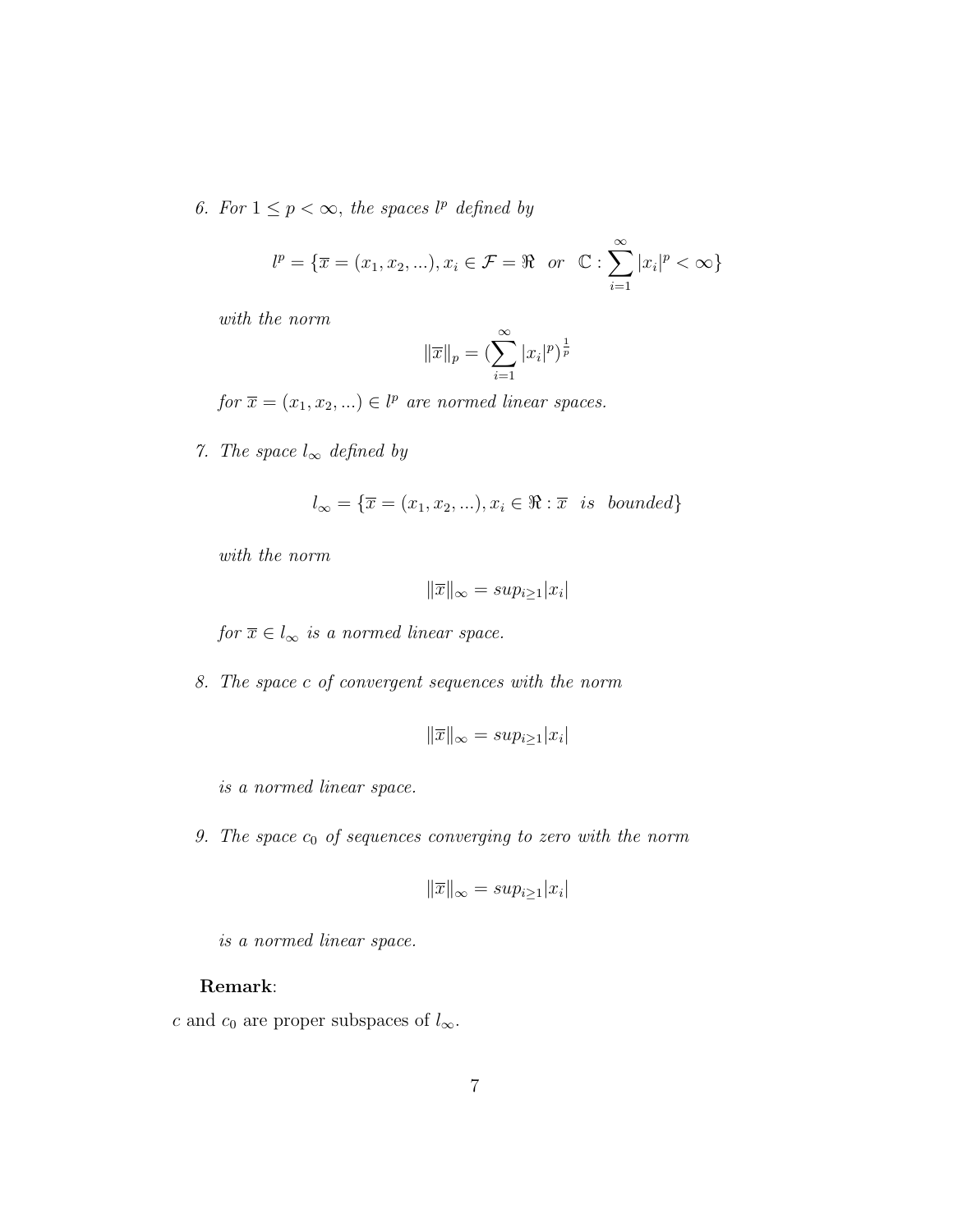Proposition 2.4 If  $p < q$ , then  $l^p \subset l^q$ .

Proof Exercise

**Theorem 2.5** (Continuity of algebraic operations) Let  $(X, \|\cdot\|)$  be a normed linear space. Then

1. the map  $x \to ||x|| : X \to \mathbb{R}^+$  is continuous

2. if 
$$
x_n \to x
$$
 and  $y_n \to y$  in X, then  $x_n + y_n \to x + y$  continuous

3. if 
$$
x_n \to x
$$
 in X and lambda<sub>n</sub>  $\to \lambda$  in C, then  $\lambda$ ) $nx_n \to \lambda x$ .

Proof To be provided in class.

#### Assignment 2

1. Let  $a, b > 0$  and  $X = \mathbb{C}^2$ . Show that the function

$$
\|\overline{x}\| = a|x_1| + b|x_2| \quad (\overline{x} = (x_1, x_2))
$$

is a norm on X.

2. Let  $(X, \|\. \|)$  be a normed linear space. Define a function  $\|\.\|'$  on X by

$$
||x||' = \frac{||x||}{1 + ||x||} \quad (x \in X).
$$

Prove or disprove that  $\|.\|'$  is a norm on X.

- 3. Let  $(X, \|\. \|)$  be a normed linear space.
	- (a) For  $k > 0$ , prove that the set

$$
X_k = \{ x \in X : ||x|| \le k \}
$$

is convex.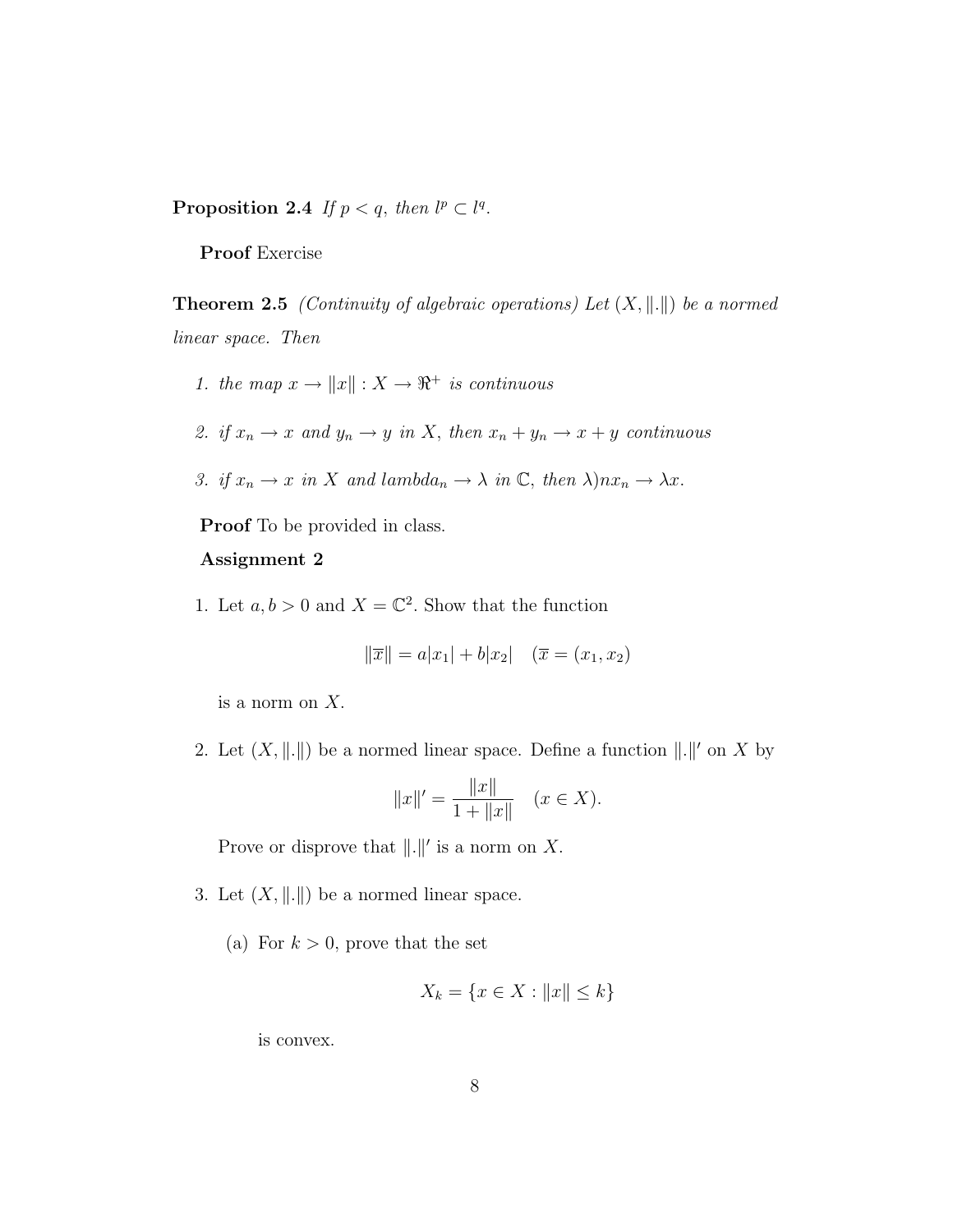- (b) Let C be a convex subset of X, prove that its closure  $\overline{C}$  is also convex.
- 4. Let X and Y be two normed linear spaces. For  $(x, y) \in X \times Y$ , define

$$
||(x,y)|| = ||x|| + ||y||.
$$

Show that  $X \times Y$  is a normed linear space with this norm.

- 5. Let  $p, q \in (1, \infty)$  be such that  $\frac{1}{p} + \frac{1}{q}$  $\frac{1}{q} = 1.$ 
	- (a) Show that

$$
x^{\frac{1}{p}}y^{\frac{1}{q}} \le \frac{x}{p} + \frac{y}{q} \quad (x, y > 0).
$$

(b) (Holder's Inequality): For  $x = (x_1, x_2, ...)$ ,  $y = (y_1, y_2, ...)$ , then

$$
\sum_{i=1}^{\infty} |x_i y_i| \leq ||x||_p ||y||_q.
$$

Which known inequality do we obtain for  $p = q = 2$ ?

(c) (Minkowski's Inequality): For  $x = (x_1, x_2, ...)$ ,  $y = (y_1, y_2, ...)$ , then

$$
||x + y||_p \le ||x||_p + ||y||_p.
$$

6. Let  $X = \prod_i^n$  $i<sup>n</sup> X<sub>i</sub>$ , where each  $X<sub>i</sub>$  is a normed linear space. Show that X is a normed linear space.

**Definition 2.6** A normed linear space is called a Banach space if it is complete (i.e, if every Cauchy sequence in it converges to a point it).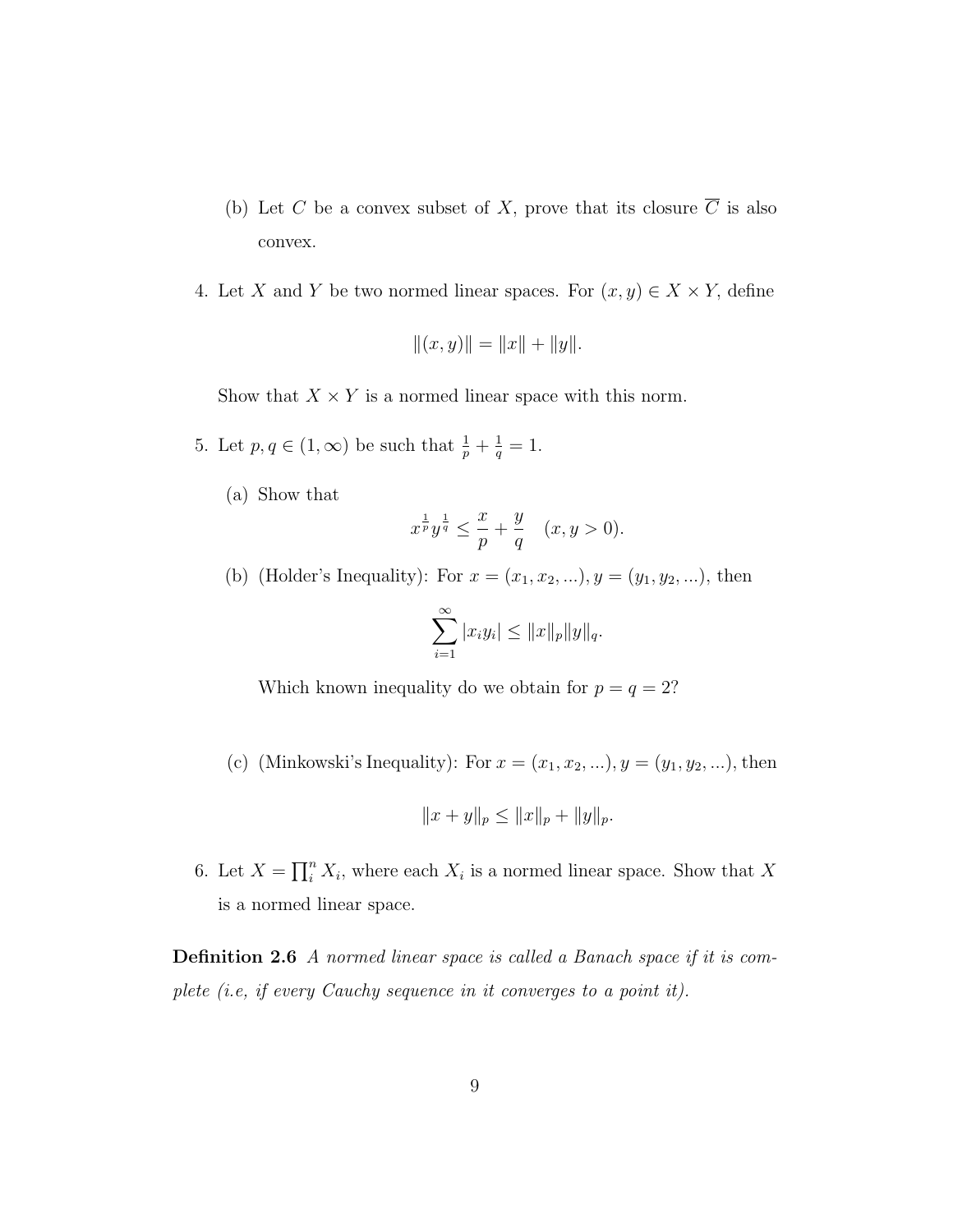Completeness is a very important concept in functional analysis and this will become more evident in subsequent sections.

To check or verify that a normed linear space  $X$  is complete, we take an arbitrary Cauchy sequnce in it and show that it converges to a point in it. The general pattern is the following:

- 1. Construct an element  $x^*$  which is to be used as the limit of the Cauchy sequence
- 2. Prove that  $X^*$  is in the space under consideration
- 3. Prove that  $x_n \to x^*$  (in the sense of the norm or metric under consideration).

Example 2.7 1.  $\Re$  and  $\mathbb C$  are complete.

2.  $(\mathbb{R}^n, \|\. \|_p$  where

$$
\|\overline{x}\|_p^n = \left(\sum_{i=1}^n |x_i|^p\right)^{\frac{1}{p}}
$$

is complete.

- 3. For  $1 \leq p < \infty$ ,  $(l^p, ||.||_p)$  is complete.
- 4. The space  $C[a, b]$  of continuous real valued functions on  $[a, b]$  with the sup norm is complete.

Some important normed linear spaces are not complete.

**Example 2.8** Let  $X = C[a, b]$  with the norm given by  $\Delta b$ 

$$
||f|| = \int_{a}^{b} |f(t)|dt
$$
  $(t \in [a, b], f \in C[a, b])$ 

is not complete.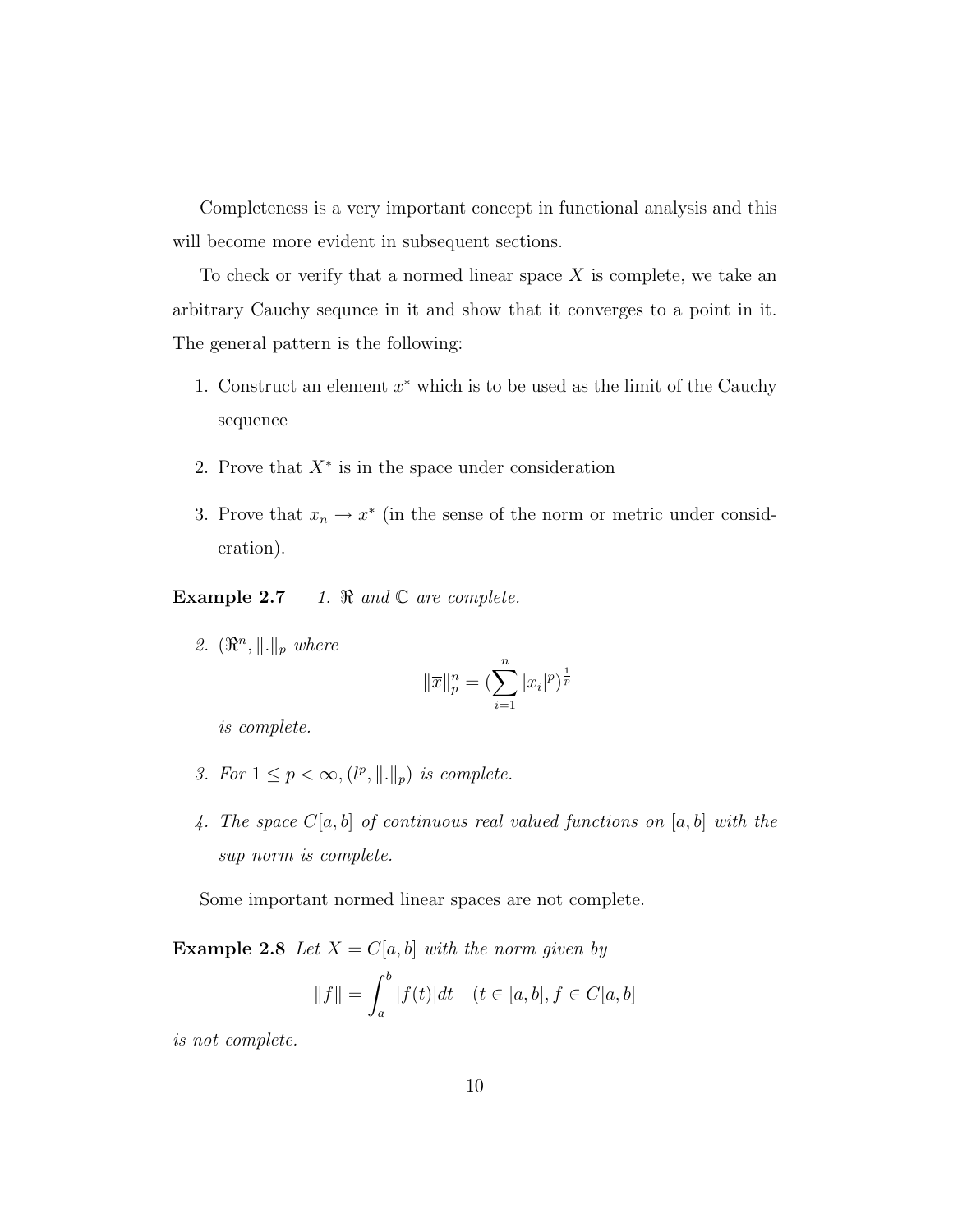#### Assigment

1. let  $(X, \|.\|_X)$  and  $(Y, \|.\|_Y)$  be two normed spaces. For  $(x, y) \in X \times Y$ , define

$$
||(x,y)|| = ||x||_X + ||y||_Y.
$$

- (a) Show that a sequence  $(x_n, y_n)$  converges to  $(x, y) \in X \times Y$  if and only if  $(x_n)$  converges to  $x \in X$  and  $(y_n)$  converges to  $y \in Y$ .
- (b) Show that if X and Y are complete, so is  $X \times Y$ .
- 2. Let Y be a subspace of a Banach space X. Show that Y is complete if and only if it is a closed subspace of X.
- 3. Show that the space  $C[-1,1]$  with the norm

$$
||f|| = \int_{-1}^{1} |f(t)|dt \quad (t \in [a, b], f \in C[-1, 1]
$$

is not complete.

# 3 Hilbert Spaces (Definition, Examples and elementary theory)

In this section, we introduce a special class of Banach space called the Hilbert space.

**Definition 3.1** Let x be a vector space. An inner product also called a dot product or scalar product on  $X$  is a mapping  $\langle ., \rangle : X \times X \to \mathcal{F}(\mathcal{F} = \Re$  or  $\mathbb{C})$ which satisfies the following conditions: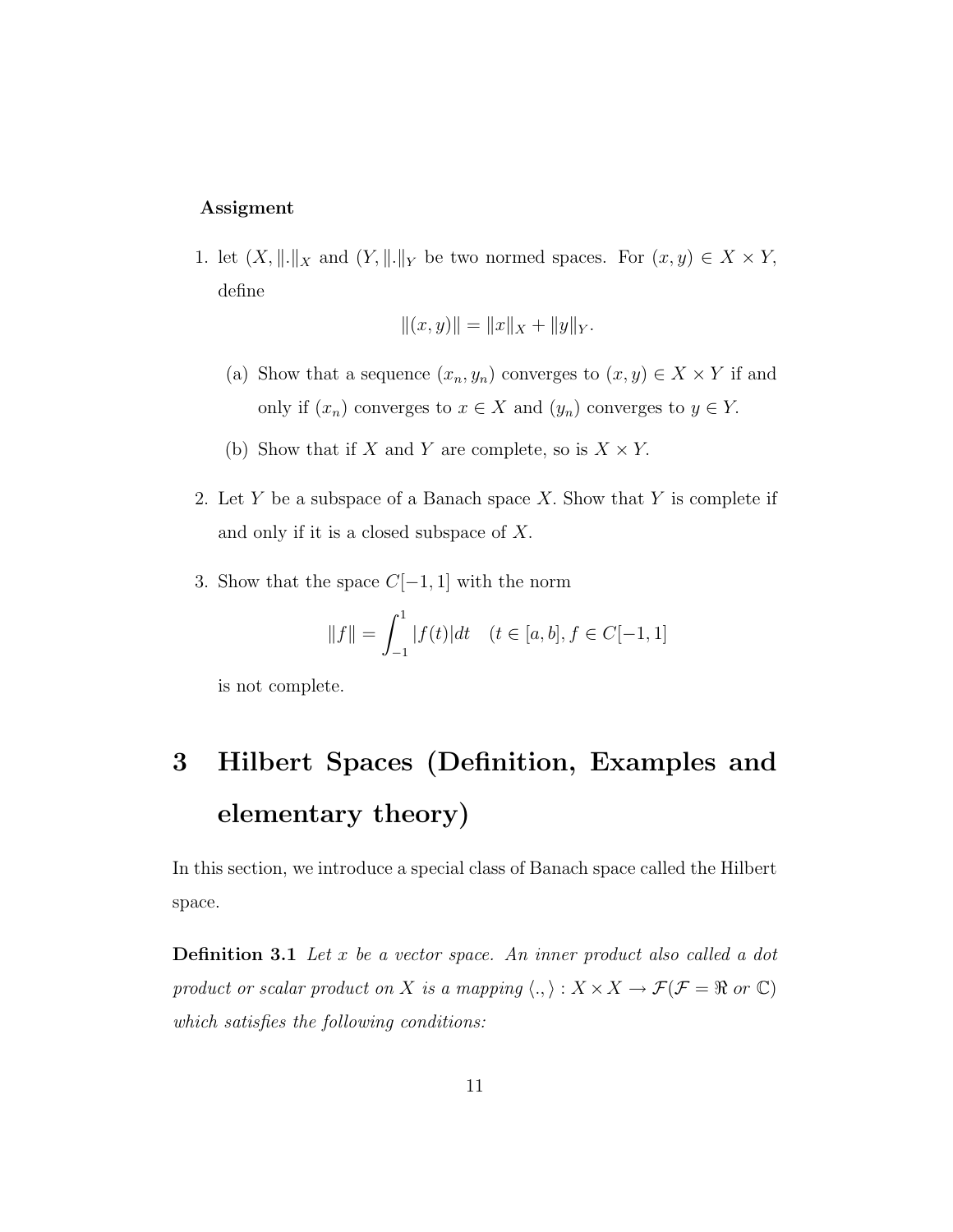- 1.  $\langle x, x \rangle \ge 0$  and  $\langle x, x \rangle = 0$  if and only if  $x = 0$
- 2.  $\langle x, y \rangle = \overline{\langle y, x \rangle}$
- 3.  $\langle \alpha x + \beta y, z \rangle = \alpha \langle x, z \rangle + \beta \langle y, z \rangle$ for each  $x, y, z \in X, \alpha, \beta \in \mathcal{F}$ .

The pair  $(X, \langle ., . \rangle)$  is called an inner product space (IPS).

#### Remark

- 1. For  $x \in X$ , we define  $||x|| = \langle x, x \rangle^{\frac{1}{2}}$ . Hence, every IPS is a normed linear space and hence a metric space.
- 2. From (2) and (3) of definition 3.1, we have

$$
\langle z, \alpha x + \beta y \rangle = \overline{\alpha} \langle z, x \rangle + \overline{\beta} \langle z, y \rangle
$$

for each  $x, y, z \in X, \alpha, \beta \in \mathbb{C}$ .

**Proposition 3.2** Let X be an IPS, then for  $x \in X$ ,  $||x|| = \langle x, x \rangle^{\frac{1}{2}}$  is a norm on X.

**Definition 3.3** Let  $(X, \langle.,.\rangle)$  be an IPS, then  $(X, \langle.,.\rangle)$  is called an Hilbert space if  $(X, \|.\|)$  is complete where  $||x|| = \langle x, x \rangle^{\frac{1}{2}}$ . That is, a complete IPS is called a Hilbert spacee

We next give some examples.

- Example 3.4 <sup>n</sup> with  $\langle a, b \rangle = \sum_{i=1}^n a_i$  $\sum_{i=1}^n a_i \overline{b_i}$   $(a, b \in \mathbb{C}^n)$  is an IPS. item  $C[a, b]$  with  $\langle f, g \rangle = \int_a^b$  $\int_a^b x(t)y(t)dt$  is an IPS.
	- 2.  $l_2^n$  with  $\langle a, b \rangle =$  $\sum_{n}$  $\sum_{i=1}^n a_i \overline{b_i}$   $(a, b \in l_2^n)$  is an IPS.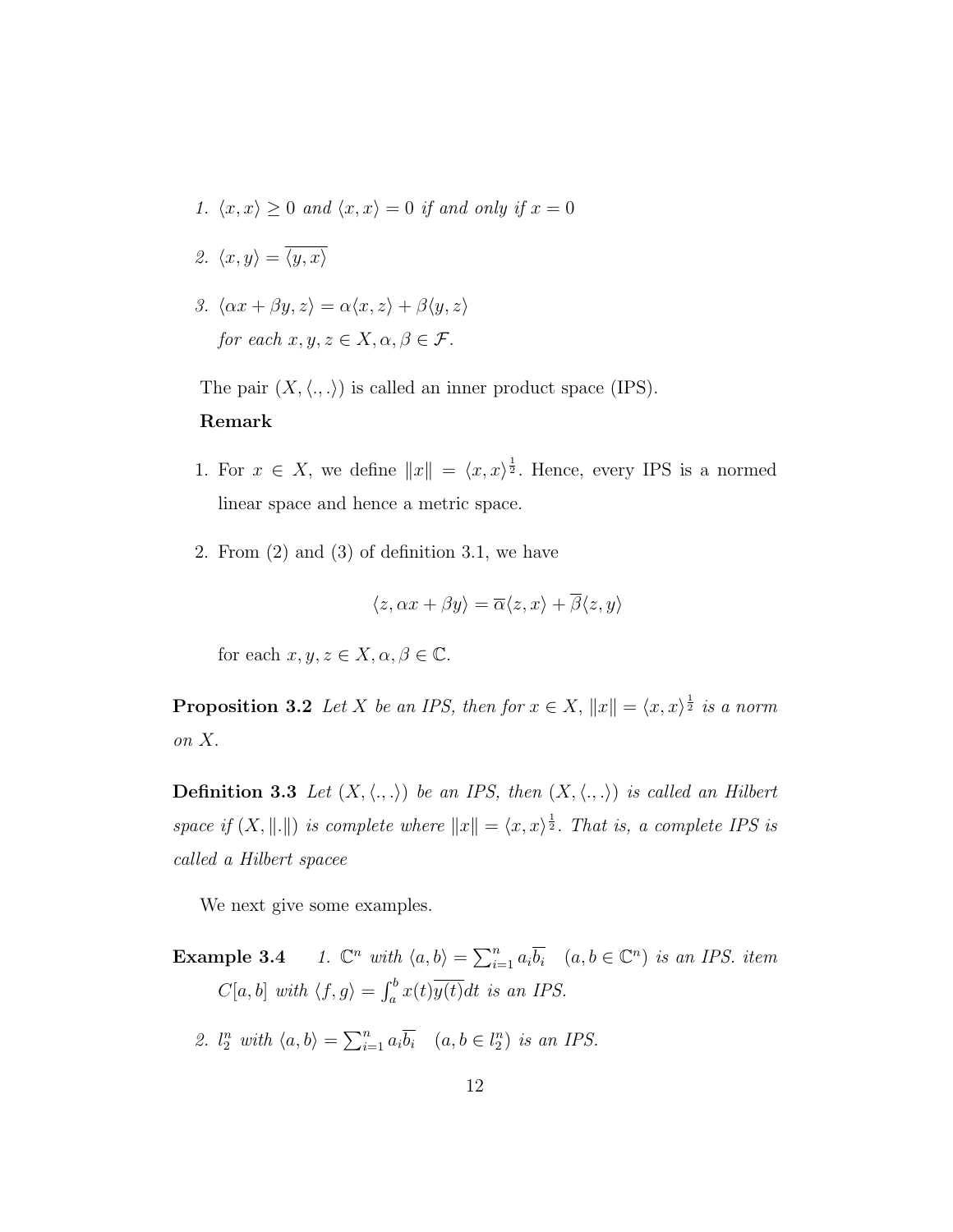We next give some basic properties of IPS.

**Proposition 3.5** (Cauchy-Schwartz Inequality) Let  $(X, \langle ., . \rangle)$  be an IPS. For any two vectors  $x, y \in X$ , then

$$
|\langle x, y \rangle|^2 \le \langle x, x \rangle \cdot \langle y, y \rangle.
$$

Equality holds if and only if  $x$  and  $y$  are linearly dependent.

Proof To be provided in class

**Proposition 3.6** (Parallelogram law) Let  $(X, \langle ., . \rangle)$  be an IPS. Then for any  $x, y \in X$ ,

$$
||x + y||2 + ||x - y||2 = 2(||x||2 + ||y||2).
$$

Proof To be provided in class.

**Proposition 3.7** (Polarization identity) Let  $(X, \langle ., . \rangle)$  be an IPS. Then for any  $x, y \in X$ ,

$$
\langle x, y \rangle = \frac{1}{4} (||x + y||^2 - ||x - y||^2 + i||x + iy||^2 - i||x - iy||^2) \quad (i^2 = -1).
$$

Proof To be provided in class.

**Definition 3.8** The vectors  $x, y$  in an IPS  $X$  are said to be orthogonal if  $\langle x, y \rangle = 0$  and this is denoted by  $x \perp y$ .

If A is a subset of X, then we write  $x \perp A$  if  $x \perp y$  for every  $y \in A$ .

**Definition 3.9** A set S in an IPS X is called an orthogonal set if  $\langle x, y \rangle = 0$ , for each  $x, y \in S, x \neq y$ . The set S is called an orthonormal set if it is an orthogonal set and  $||x|| = 1$  for each  $x \in S$ .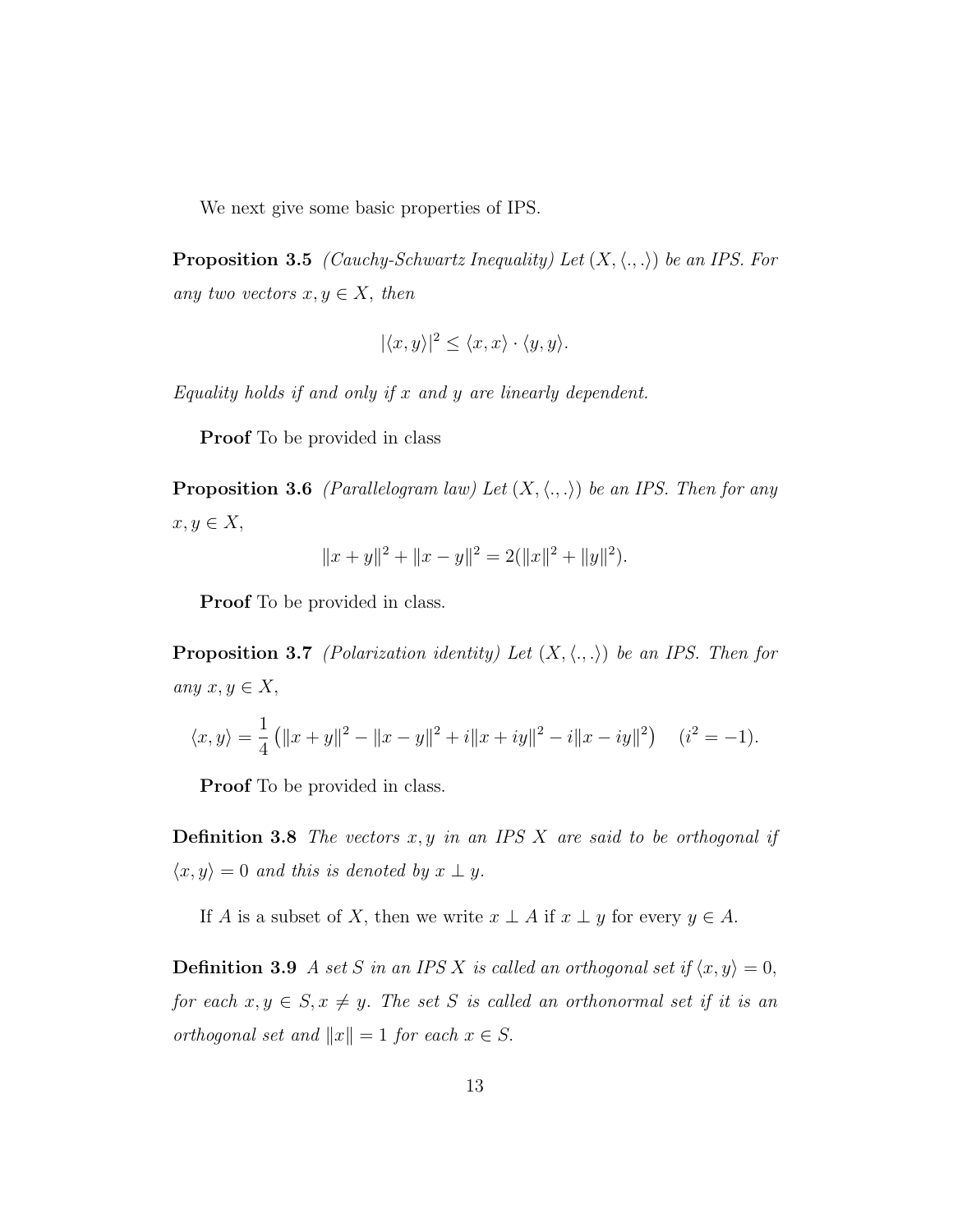**Theorem 3.10** Let A be a non-empty set in an IPS X. Then the set of all vectors orthogonal to every vector in A is a closed subspace of X. This subspace is called the orthogonal complement of A and it is denoted by  $A^{\perp}$ .

Proof To be provided in class.

**Theorem 3.11** An orthonormal set of vectors in an IPS  $X$  is linearly independent.

Proof To be provided in class.

**Definition 3.12** Let X be a vector space. X is said to be the direct sum of two subspaces M and N of X written as  $X = M \oplus N$  if each  $x \in X$  can be represented uniquely as  $x = m + n$  with  $m \in M, n \in N$ . In this case, N is called the algebraic complement of M in X (and vice versa). The subspaces M and N are called complementary pair of subspaces in X.

**Proposition 3.13** Let  $M$  and  $N$  be arbitrary subspaces of a Hilbert space H. Then

- 1.  $M^{\perp}$  is a closed subspace of H
- 2.  $M \subset M^{\perp \perp}$
- 3. If  $M \subset N$ , then  $N^{\perp} \subset M^{\perp}$
- 4.  $M^{\perp \perp \perp} = M^{\perp}$

**Proof** To be provided in class.

**Theorem 3.14** Let M be a closed subspace of a Hilbert space H, then  $H =$  $M \oplus M^{\perp}$ .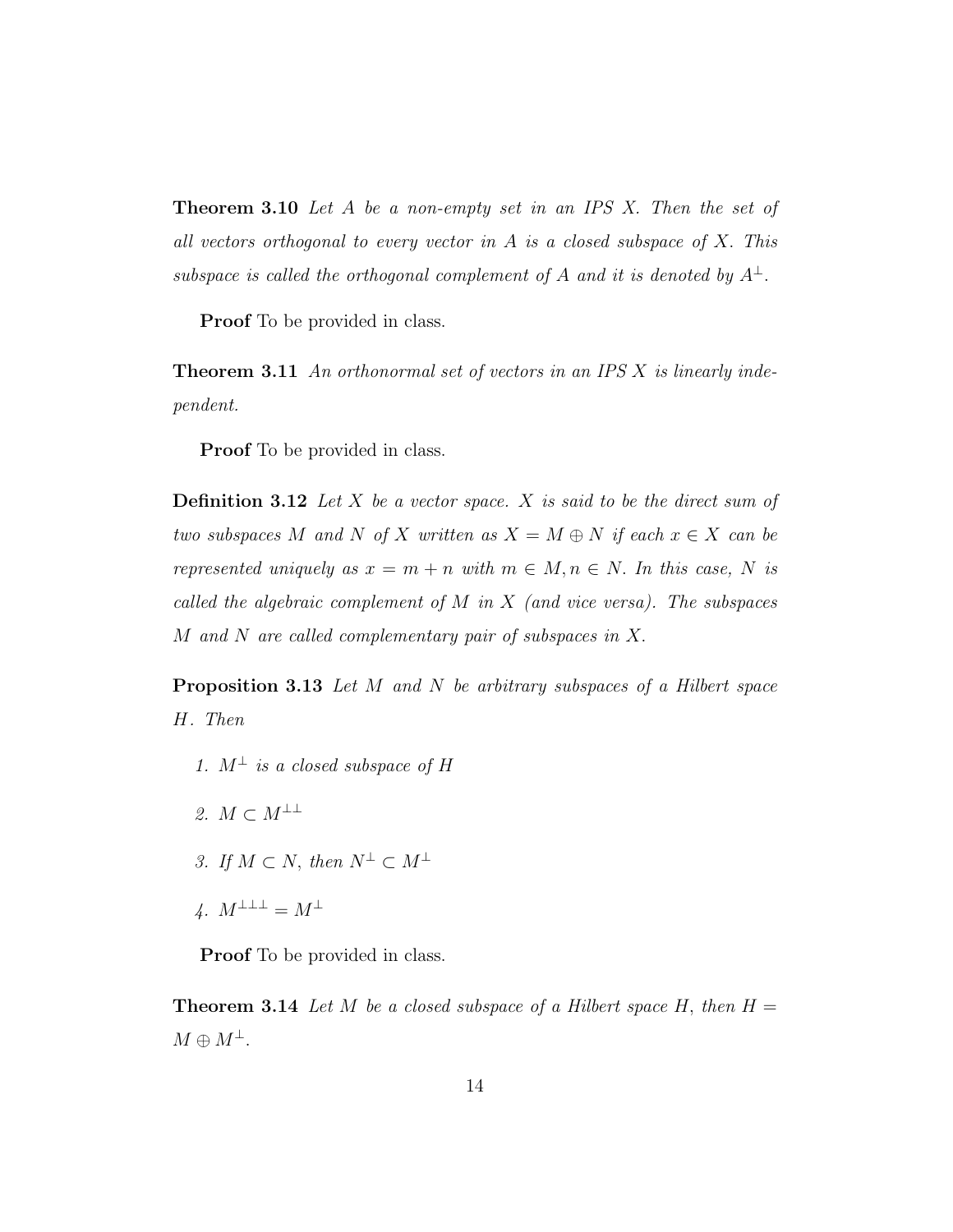**Proof** To be provided in class.

# 4 Operators on Banach/Hilbert Spaces

In this section, the knowledge of linear maps defined on vector spaces and some basic concepts/results on linear maps are needed. These were covered in MTS212. For detail, see your MTS212 lecture note.

**Definition 4.1** Let X and Y be normed linear spaces over a scalar field  $\mathcal{F}$ , and let  $T : X \longrightarrow Y$  be a linear map. Then T is said to be bounded if there exists some constant  $M > 0$ , such that  $||T(x)|| \le M||x||$  for each  $x \in X$ .

We now focus on linear maps that are continuous. The concept of continuity for linear maps can be stated in several equivalent forms. We state these equivalent forms in the next theorem.

**Theorem 4.2** Let X and Y be normed linear spaces over a scalar field  $\mathcal{F}$ , and let  $T : X \rightarrow Y$  be a linear map. Then the following statements are equivalent:

- 1. T is continuous
- 2. T is continuous at the origin (in the sense that if  $(x_n)$  is a sequence in X such that  $X_n \to 0$  as  $n \to \infty$ , Then  $T(x_n) \to 0$  in Y as  $n \to \infty$ .
- 3. T is Lipschitz i.e there esists a constant  $K > 0$ , such that for each  $x \in X$ ,  $||T(x)|| \le K||x||$ .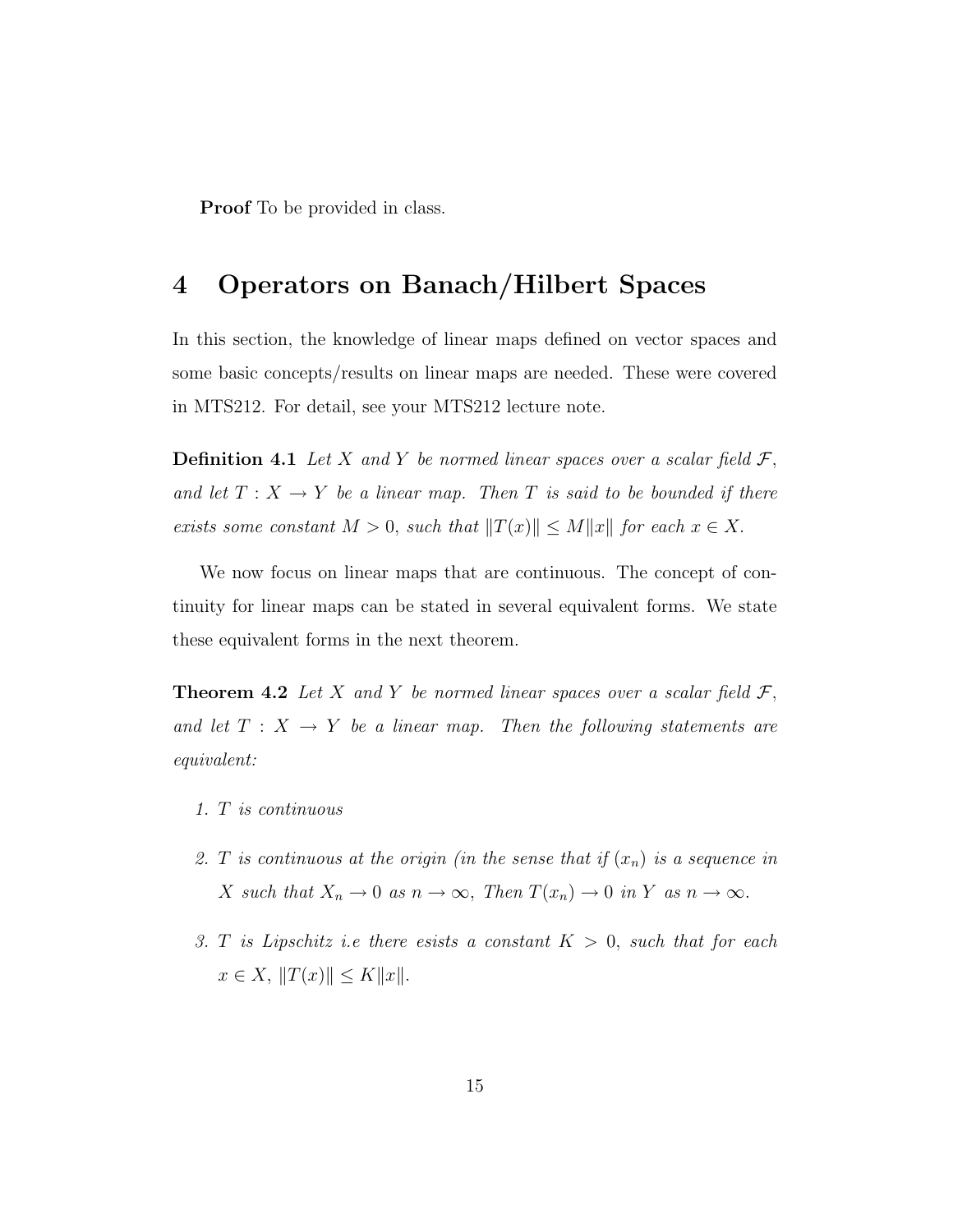4. If  $D = \{x \in X : ||x|| \leq 1\}$  is the bounded unit disc in X, then  $T(D)$ is bounded (in the sense that there exists a constant  $M > 0$  such that  $||T(x)|| \leq M$  for every  $x \in D$ .)

Proof To be provided in class.

Remark The above result shows that for linear maps, continuity and boundedness are equivalent.

**Example 4.3** Let X and Y be normed linear spaces and let  $B(X, Y)$  denotes the family of all bounded linear maps from X into Y. Then  $B(X, Y)$  is a vector space with addition and scalar multiplication defined by

$$
(T + L)(x) = T(x) + L(x)
$$

$$
(\alpha T)(x) = \alpha T(x) \quad (T, L \in B(X, Y), \alpha \in \mathcal{F}).
$$

Also,  $B(X, Y)$  is normed linear space with the norm defined by

$$
||T|| = sup_{||x|| \le 1} ||T(x)||.
$$

Assignment Let X and Y be normed linear spaces. Show that  $B(X, Y)$ with norm defined in Example 4.3 is complete if and only if  $Y$  is complete.

Since  $\Re$  and  $\mathbb C$  are complete, then if  $Y = \Re$  or  $\mathbb C$ , then  $B(X, \Re)$  is complete, that is a Banach space with the norm defined by

$$
||f|| = \sup_{||x|| \le 1} |f(x)| \quad (f \in X').
$$

This is denoted by X' and it is called the dual space of X. That is  $X' =$  $B(X,\mathbb{R}).$ 

**Example 4.4** 1. The dual space of  $c_0$  is  $l^1$ .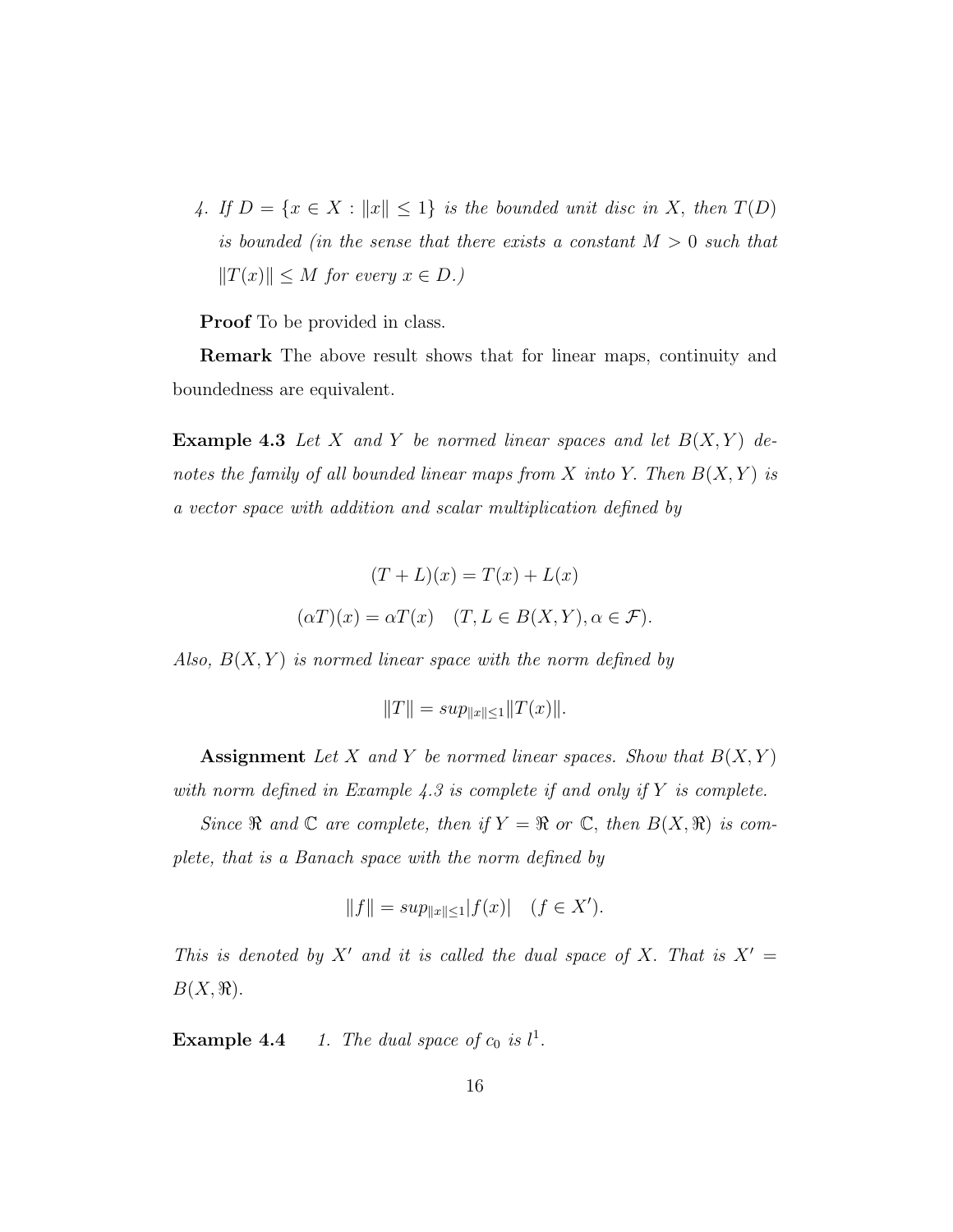- 2. The dual space of  $l^1$  is  $l^{\infty}$ .
- 3. For  $1 < p < \infty, l^{p'} = l^q$ , where  $\frac{1}{p} + \frac{1}{q}$  $\frac{1}{q} = 1.$

**Definition 4.5** The bidual  $X''$  of a normed linear space  $X$  is simple the dual of the dual space X' of X. That is  $X'' = (X')'.$ 

The key fact about bidual is the following: There exists a canonical injection  $v : X \to X''$  defined for each  $x \in X$  by  $v(x) = \varphi_x$ , where  $\varphi_x : X' \to \Re$  is given by  $\varphi_x(f) = \langle f, x \rangle$   $(x \in X, f \in X')$ . Thus,  $\langle v(x), f \rangle = \langle f, x \rangle$   $(x \in X, f \in X')$ .

*Note:* By notation,  $\langle f, x \rangle = f(x)$ . Assignment:

1. Show that the map v defined above satisfies the following:

- (a) v is linear
- (b) v is an isometry i.e  $||v(x)|| = ||x||$  for all  $x \in X$ .
- 2. Let x be an element in a normed linear space X. Show that

$$
||x|| = \sup\{|f(x)| : f \in X', ||f|| = 1\}.
$$

In general, the map v defined above need not be onto. Consequently, we alwats identity  $X$  as a subspace of  $X''$ . Since an isometry is always injective, it follows that v is an isomorphism onto  $v(X) \subset X''$ . This leads to the next definition.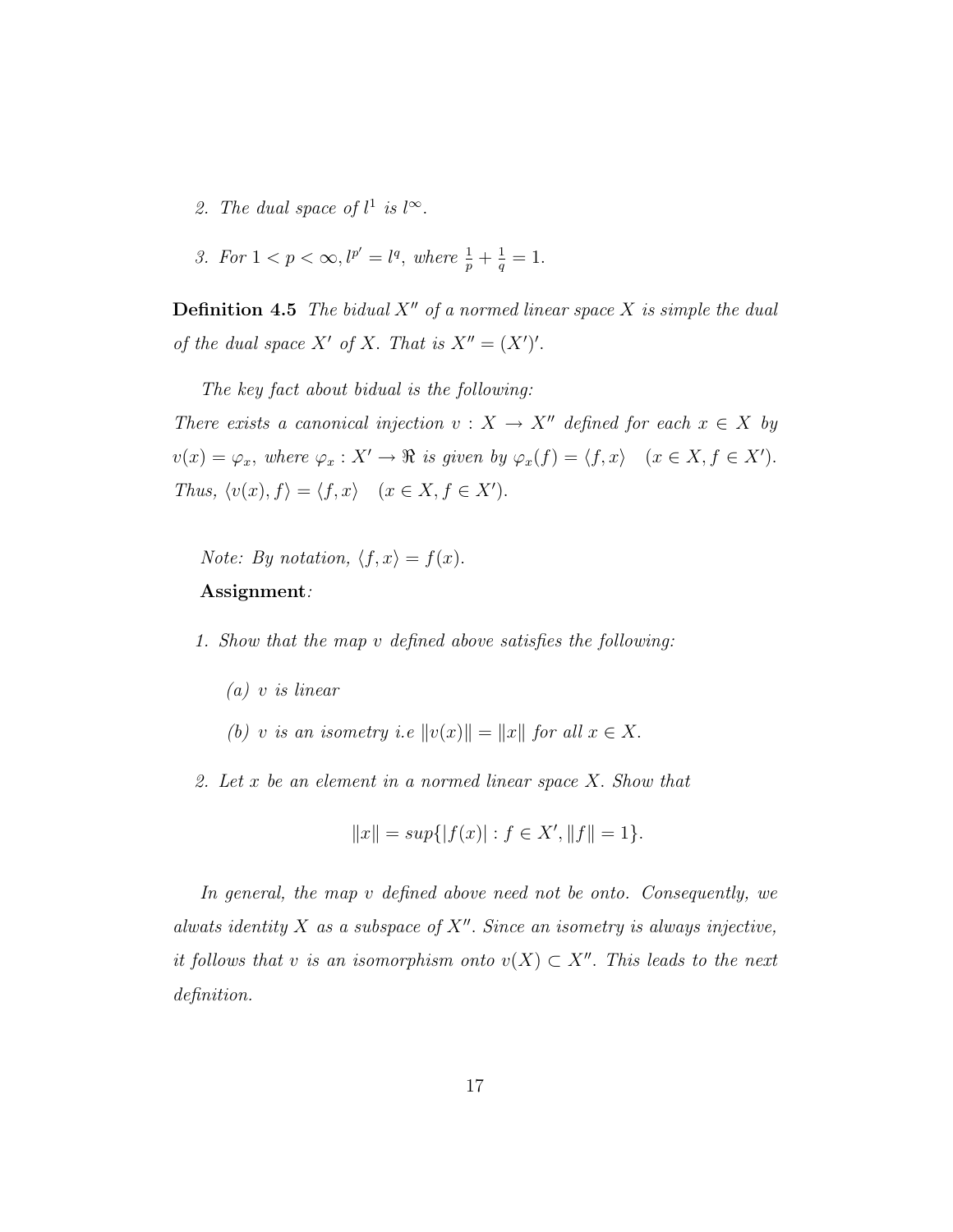**Definition 4.6** Let X be a normed space and let v be the canonical embedding of X into  $X''$ . If v is onto, then X is called reflexive. Thus, a reflexive Banach space is one in which the canonical embedding is onto.

Note: v is onto implies  $v(X) = X''$  and in this case, we write  $X = X''$ to mean X is reflexive.

lastly in this section, we discuss operators defined on Hilbert spaces.

**Definition 4.7** Let H be a Hilbert space and  $T : H \to H$  be a bounded linear operator. Then the adjoint  $T^*$  of T is a map  $T^*: H \to H$  defined by

$$
\langle Tx, y \rangle = \langle x, T^* \rangle \quad (x, y \in H).
$$

#### Remark:

- 1.  $T^*$  always exist
- 2.  $T^*$  is unique
- 3. T<sup>\*</sup> is linear and bounded

We next give some basic properties of the adjoint operator  $T^*$  of  $T$ .

**Theorem 4.8** Let  $T, T_1$  and  $T_2$  be bounded linear operators on a Hilbert space H into itself. Then the adjoint  $T^*$  of T has the following properties:

- 1.  $I^* = I$ , where I is the identity operator on H.
- 2.  $(T_1 + T_2)^* = T_1^* + T_2^*$
- 3.  $(\alpha T)^* = \overline{\alpha} T^*$
- 4.  $(T_1T_2)^* = T_2^*T_1^*$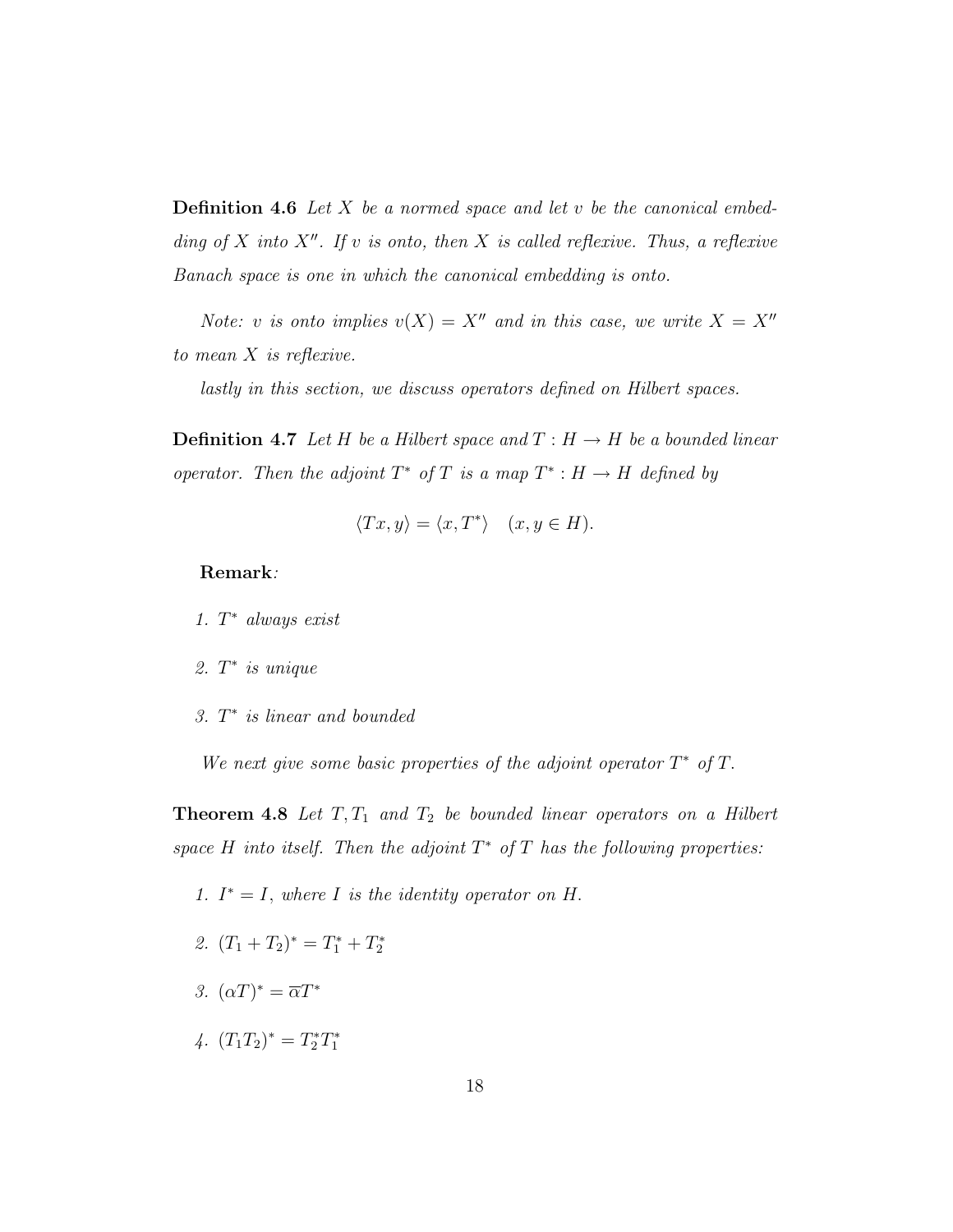- 5.  $T^{**} = T$
- 6.  $||T^*|| = ||T||$
- 7.  $||T^*T|| = ||T||^2$
- 8. If T is invertible so is  $T^*$  and  $(T^*)^{-1} = (T^{-1})^*$ .

Proof To be provided in class.

**Definition 4.9** Let H be a Hilbert space. An operator  $T : H \to H$  is called;

- 1. Self adjoint or Hermitian if  $T = T^*$
- 2. Normal if  $T^*T = TT^*$
- 3. Unitary if  $T^*T = TT^* = I$

Theorem 4.10 The self-adjoint operators on a Hilbert space H form a closed, real linear subspace of  $B(H)$ .

Proof To be provided in class.

**Theorem 4.11** Let  $T_1$  and  $T_2$  be self adjoint operators on a Hilbert space H. Then  $T_1T_2$  is self adjoint if and only if  $T_1t_2 = T_2T_1$ .

Proof To be provided in class.

**Theorem 4.12** An operator T on a Hilbert space H is self adjoint if and only if  $\langle Tx, x \rangle$  is real for every  $x \in X$ .

**Proof** To be provided in class.